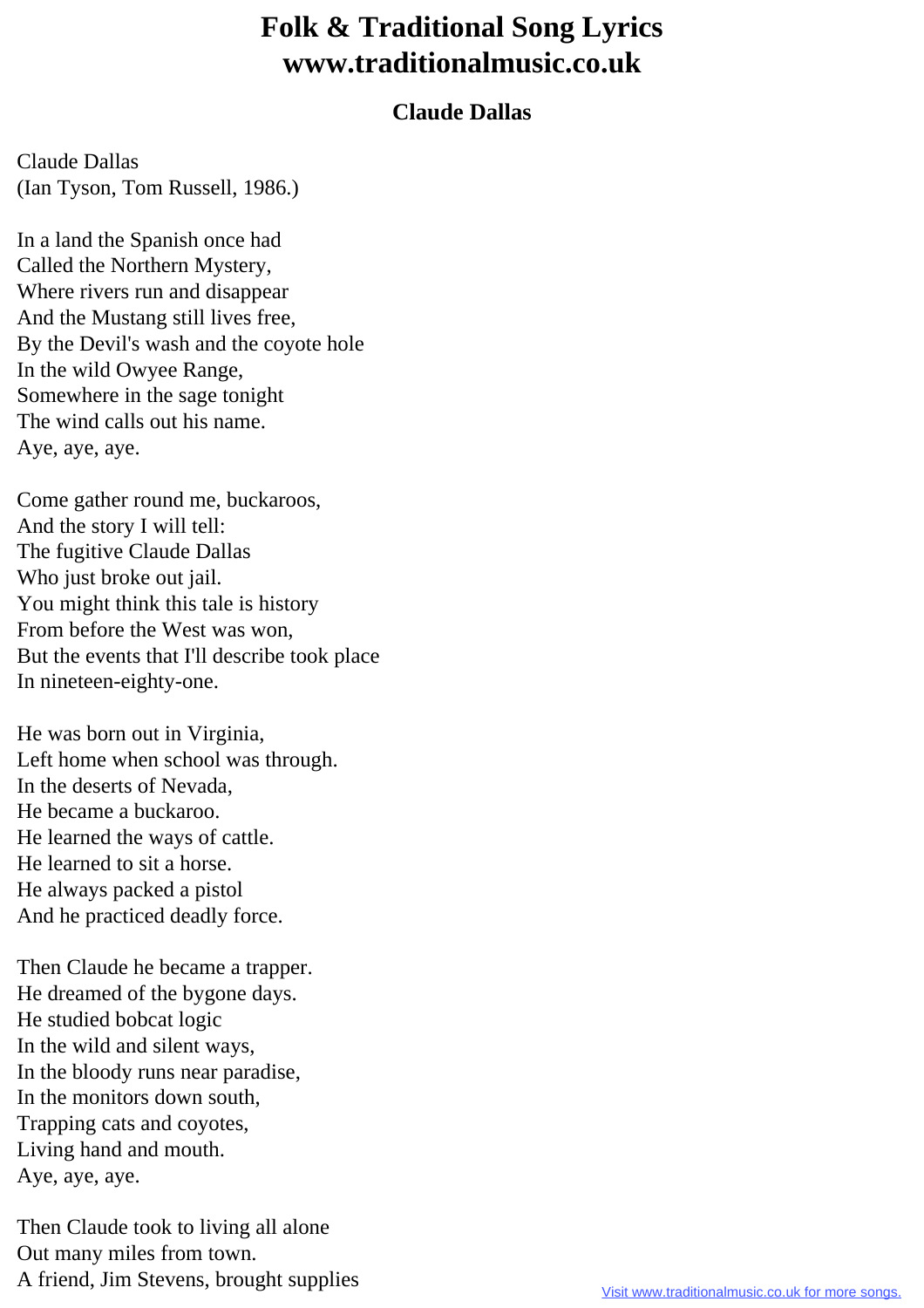And he stayed to hang around. That day two wardens, Pogue and Elms, Drove in to check Claude out. They were seeking violations And to see what Claude's about.

Now Claude had hung some venison, Had a bobcat pelt or two. Pogue claimed they were out of season. He says, "Dallas, you're all through." But Dallas would not leave his camp. He refused to go to town. As the wind howled through the bull camp, They stared each other down.

It's hard to say what happened next. Perhaps we'll never know. They were going to take Claude in to jail, And he'd vowed he'd never go. Jim Stevens heard the gunfire, And when he turned around, Bill Pogue was fallin' backwards. Conley Elms, he fell face-down. Aye, aye, aye.

Jim Stevens walked on over. There was a gun near Bill Pogue's hand. It's hard to say who'd drawn his first, But Claude had made his stand. Claude said, "I'm justified, Jim. They were going to cut me down. A man's got a right to hang some meat When he's livin' this far from town."

It took eighteen men and fifteen months To finally run Claude down. In the sage outside of paradise, They drove him to the ground. Convicted up in Idaho, Manslaughter by decree, Thirty years at maximum, But soon Claude would break free.

There's two sides to this story. There may be no right or wrong. The lawman and the renegade Have graced a thousand songs. So the story is an old one. Conclusion's hard to draw.